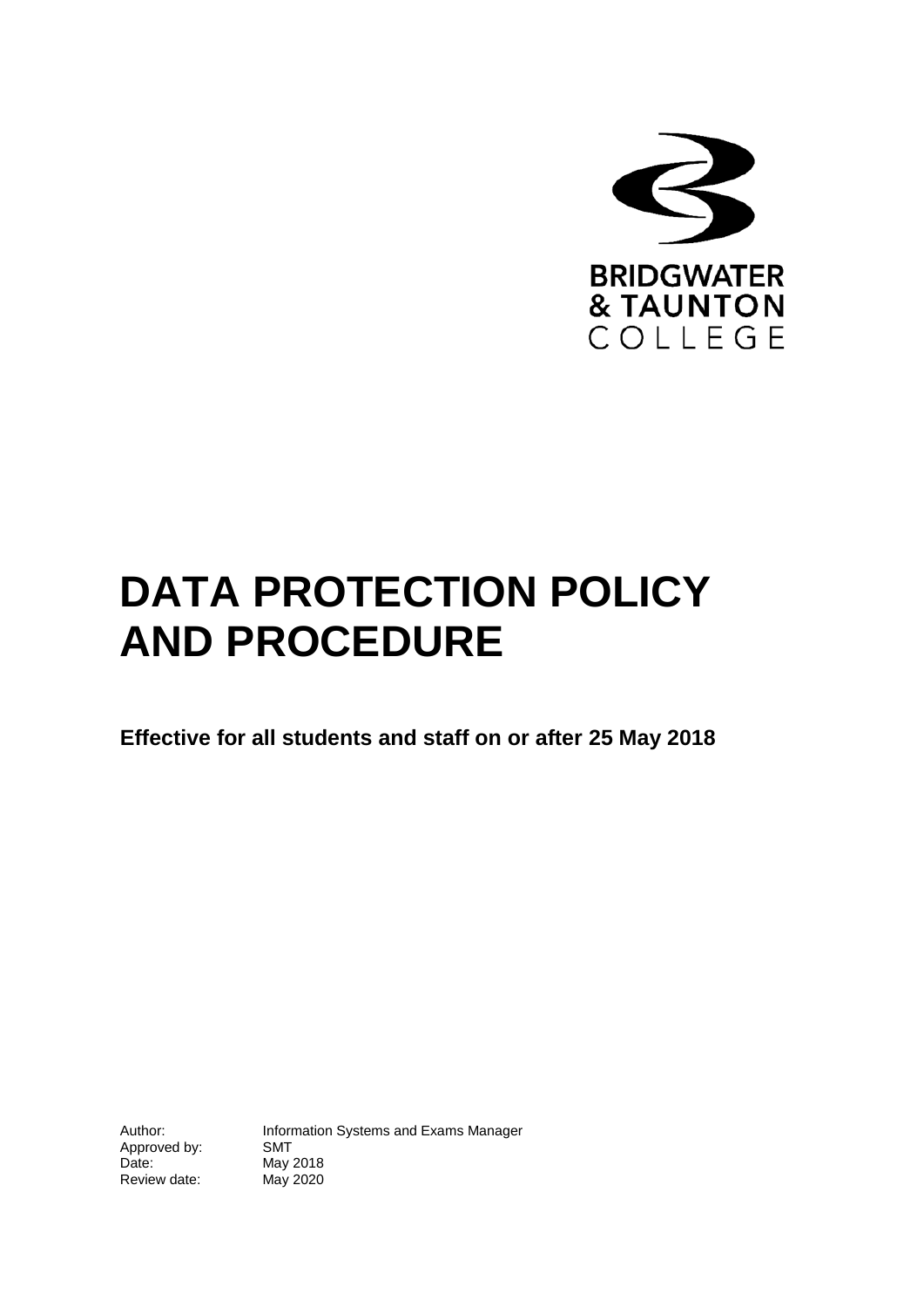# **Contents**

| 1           | Introduction                                                  | 3              |
|-------------|---------------------------------------------------------------|----------------|
| $\mathbf 2$ | <b>Policy Statement</b>                                       | 3              |
| 3           | <b>Notification of Data Held and Processed</b>                | $\overline{4}$ |
| 4           | <b>Purpose</b>                                                | 4              |
| 5           | <b>Data Security</b>                                          | $\overline{4}$ |
| 6           | <b>Credit Card Information Handling</b>                       | 5              |
| 7           | <b>Responsibility of Staff</b>                                | $6\,$          |
| 8           | <b>Data Subject Rights</b>                                    | 6              |
| 9           | Requests for Information Under the Freedom of information Act | $\overline{7}$ |
| 10          | <b>Subject Consent and Special Categories of Data</b>         | $\overline{7}$ |
| 11          | The Data Controller and Designated Data Controller/s          | 8              |
| 12          | <b>Examination Marks</b>                                      | 8              |
| 14          | <b>Confidentiality in Minutes</b>                             | 8              |
| 15          | <b>Conclusion</b>                                             | 9              |
| 16          | <b>Review of Policy</b>                                       | 9              |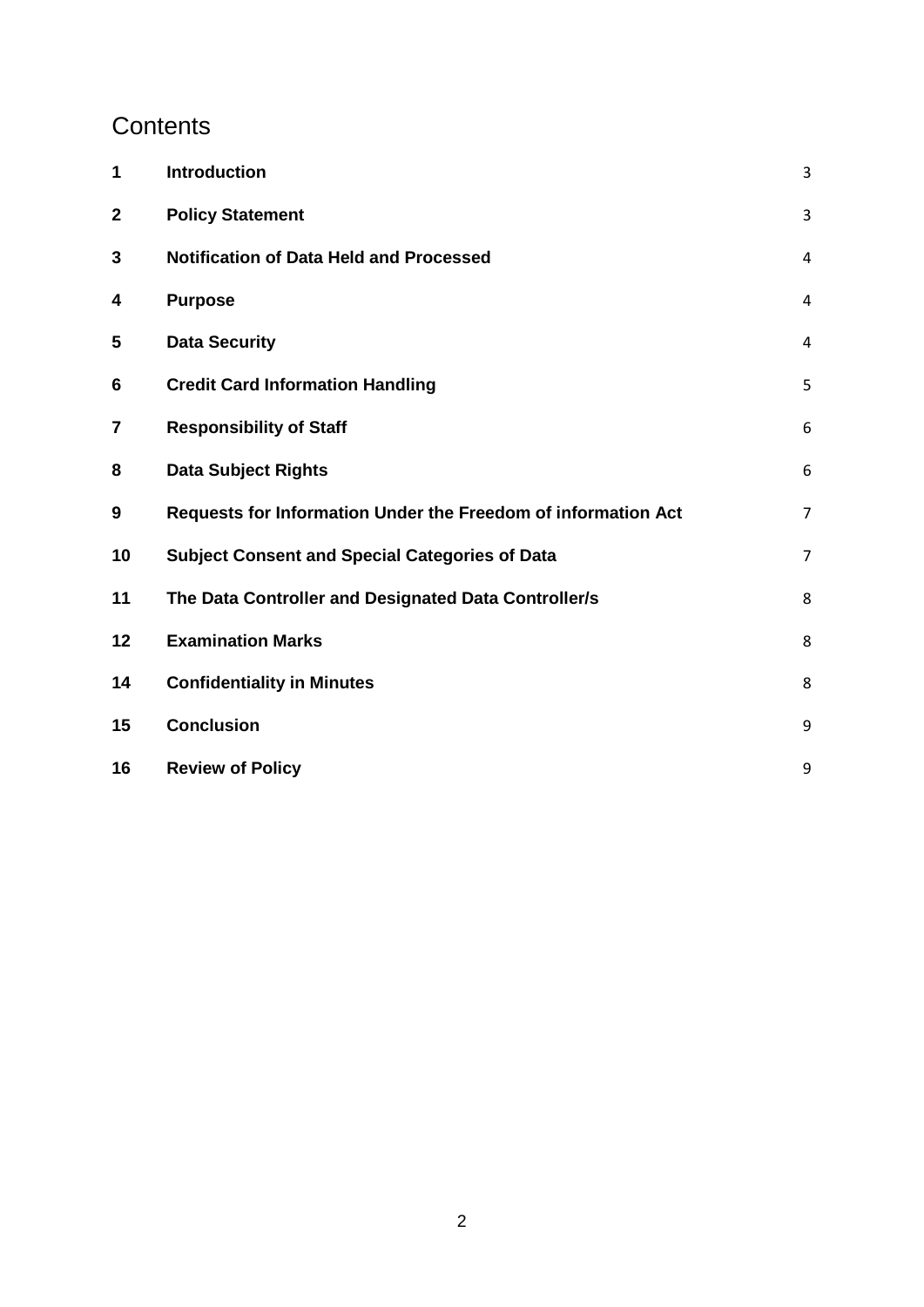# <span id="page-2-0"></span>**1 Introduction**

- 1.1 The General Data Protection Regulations (GDPR) regulates the processing of personal data by the College.
- 1.2 In relation to the GDPR, personal data relates to an identifiable person who can be directly or indirectly identified in particular by reference to an identifier. The definition covers a wide range of personal identifiers including name, identification number, location data or online identifier. It extends to all personal data held by the College electronically and in some manual records. The GDPR regulates the "processing" of personal data which has a very broad meaning and includes collection, recording, organisation, structuring, storing, adapting or altering, retrieving, consulting, using, disclosing by transmission, dissemination or otherwise making available, aligning or combining, restricting, erasing and destroying.
- 1.3 The GDPR seeks to balance the protection of individual privacy with the business needs of the College. In order to achieve this balance, the College must comply with the principles relating to the processing of personal data which are set out in the regulations. In summary these state that personal data shall be:
	- Processed lawfully, fairly and in a transparent manner in relation to the data subject
	- Collected for specified, explicit and legitimate purposes and not further processed in a manner that is incompatible with those purposes
	- Adequate, relevant and limited to what is necessary in relation to the purposes
	- Accurate and, where necessary, kept up to date; every reasonable step must be taken to ensure that personal data that is inaccurate, having regard to the purposes for which they are processed, are erased or rectified without delay
	- Kept in a form which permits identification of data subjects for no for longer than is necessary for the purposes for which the personal data are processed
	- Processed in a manner that ensures appropriate security of the personal data, including protection against unauthorised or unlawful processing and against accidental loss, or destruction or damage, using appropriate technical or organisational measures.
- 1.4 The College and all staff or others who process or use any personal data must ensure that these principles are followed at all times. In order to ensure that this happens, the College has developed this Data Protection Policy and Procedure.

# <span id="page-2-1"></span>**2 Policy Statement**

- 2.1 This policy does not form part of the formal contract for education or employment, but it is a condition of employment that employees will abide by the rules and policies made by the College. Any failure to follow the policy can therefore result in disciplinary proceedings.
- <span id="page-2-2"></span>2.2 Any data subject who considers that the policy has not been followed in respect of personal data about themselves should raise the matter with the Data Controller initially. If the matter is not resolved it should be raised appropriate within the College's complaints procedure.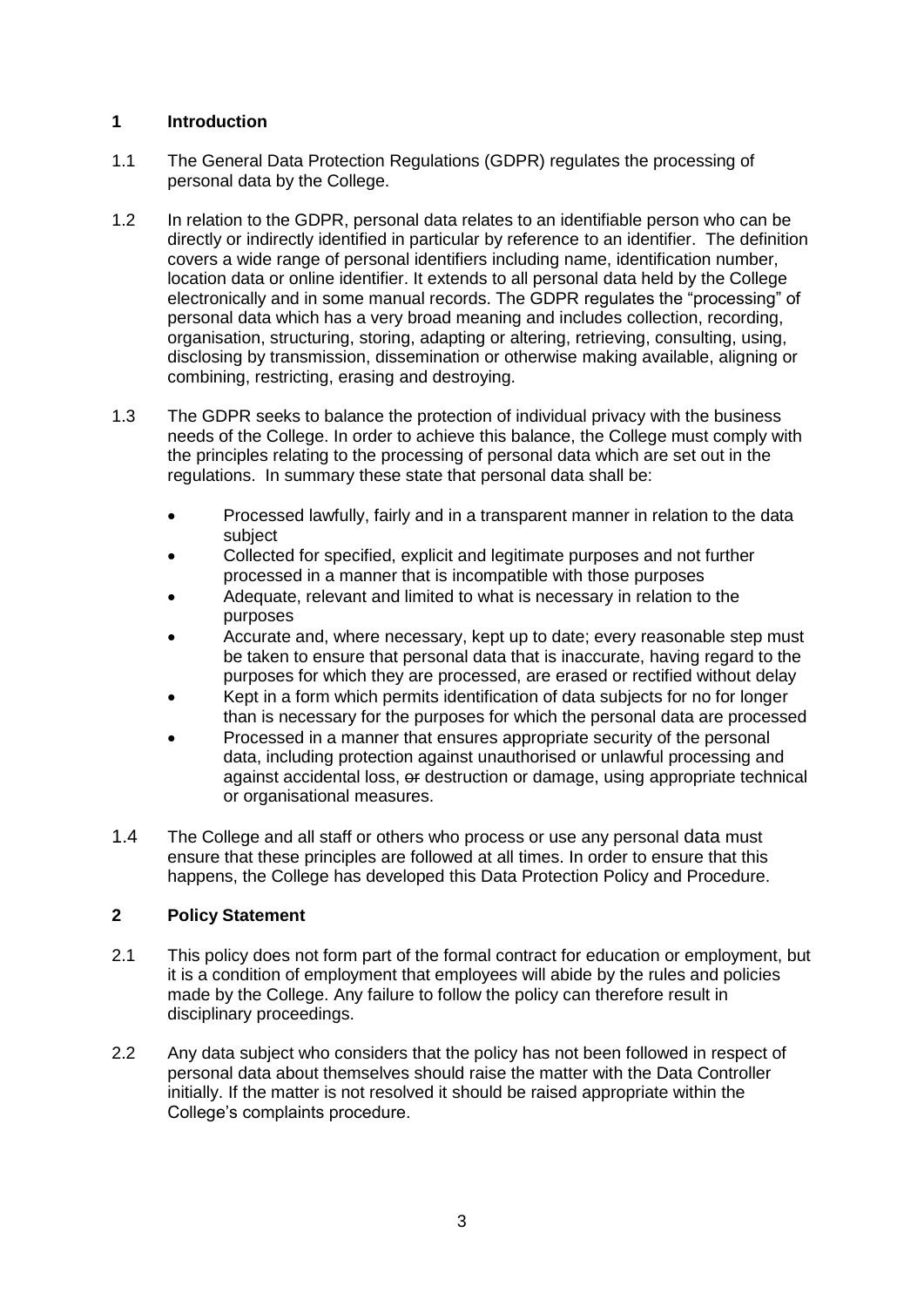# **3 Notification of Data Held and Processed**

- 3.1 All students and other users are entitled to:
	- Know what personal data the College holds and processes about them and why
	- Subject to any exemptions, gain access to it
	- Know how to keep it up to date
	- Know what the College is doing to comply with its obligations under the GDPR.

# <span id="page-3-0"></span>**4 Purpose**

- 4.1 The College needs to keep certain information about students for the purposes of discharging its contractual obligation to provide education and training, including monitoring performance and achievements and discipline. It is also necessary to process the information to comply with the College's statutory obligations (e.g. health & safety, child protection, safeguarding and disability discrimination legislation) and to discharge its obligations to its regulatory and funding bodies and government departments and agencies (e.g. the Education and Skills Funding Agency, OFSTED, Office for Students, Awarding Organisations, etc.).
- 4.2 The College may disclose personal data to the Education and Skills Funding Agency, OFSTED, Office for Students and such other statutory, regulatory and government bodies in accordance with the requirements referred to in the paragraph above.
- 4.3 The College may also disclose to a current or prospective employer or sponsor information relating to a data subject's attendance, performance, achievement and conduct.
- 4.4 An individual may take steps to prevent the College from processing information where to do so may cause the individual substantial damage or substantial distress (except where the processing is necessary to fulfil the College's contractual obligations to provide education and training or to comply with a statutory obligation or in order to protect the vital interests of the individual).
- 4.5 The College's entry on the Information Commissioner's Register of Data Controllers is No. Z4677243 and can be found at:

# [Data Protection Public Register](https://ico.org.uk/esdwebpages/search)

This entry sets out in detail the purposes for which the College processes personal data.

# <span id="page-3-1"></span>**5 Data Security**

- 5.1 Security of personal data is extremely important to the College. We are trusted to protect sensitive information that may be supplied while conducting business.
- 5.2 Special category data is regarded by the GDPR as more sensitive and requires additional protection and can only be processed where there is a lawful basis to do so.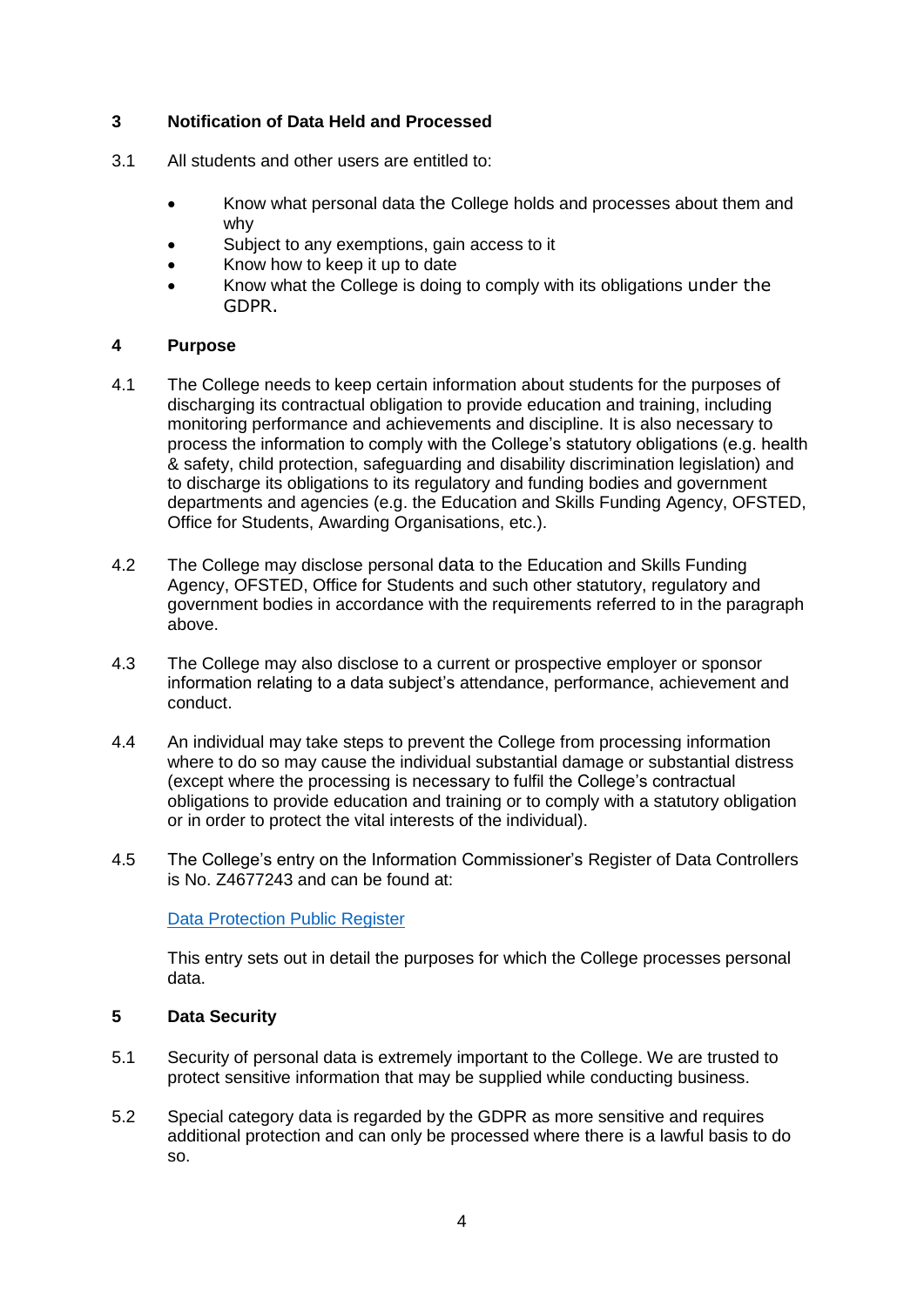- 5.3 Under Article 6 of the GDPR the College processes personal data relating to an individual's ethnic origin. Processing is carried out in the exercise of the College's official authority and in compliance with statutory obligations to which the College is subject.
- 5.4 Under Articles 6(1) and 10 of the GDPR the College processes information relating to criminal convictions and offences. Processing is carried out in the exercise of the College's official authority and in compliance with statutory obligations to which the College is subject.
- 5.5 All staff are responsible for ensuring that personal data is:
	- kept securely
	- not disclosed either orally or in writing, accidentally or otherwise to any unauthorised third party.
- 5.6 Staff should note that unauthorised disclosure will usually be a disciplinary matter, and may be considered gross misconduct in some cases.
- 5.7 Hard/physical copy personal data should be:
- kept in a locked filing cabinet or in a locked drawer
- not left unattended on desks/in offices/workrooms
- securely handled and distributed
- destroyed by shredding or disposed of as 'Confidential Waste at the end of its retention period or when no longer required.
- 5.8 Electronic personal data should be:
- stored on the College's central servers
- password protected
- securely encrypted if transferred to any other form of storage device e.g. USB stick, laptop, etc
- deleted at the end of its retention period or when no longer required.
- 5.9 Through regular training and awareness raising, the College will seek to minimise the amount of unstructured data in use and only where there are valid reasons to do so will this data be shared. The appropriate safeguards will be put in place to ensure this is not retained by either the College or recipient any longer that it is necessary to do so.
- 5.10 Under no circumstances should Personal data be stored at staff members' homes whether in manual or electronic form, on laptop computers or other personal portable device.
- 5.11 Staff working from home using the College's remote desktop facility must ensure the same level of data security is applied and not downloaded to personal devices.

#### <span id="page-4-0"></span>**6 Credit Card Information Handling**

6.1 The College will destroy all cardholder information in a secure method when no longer needed.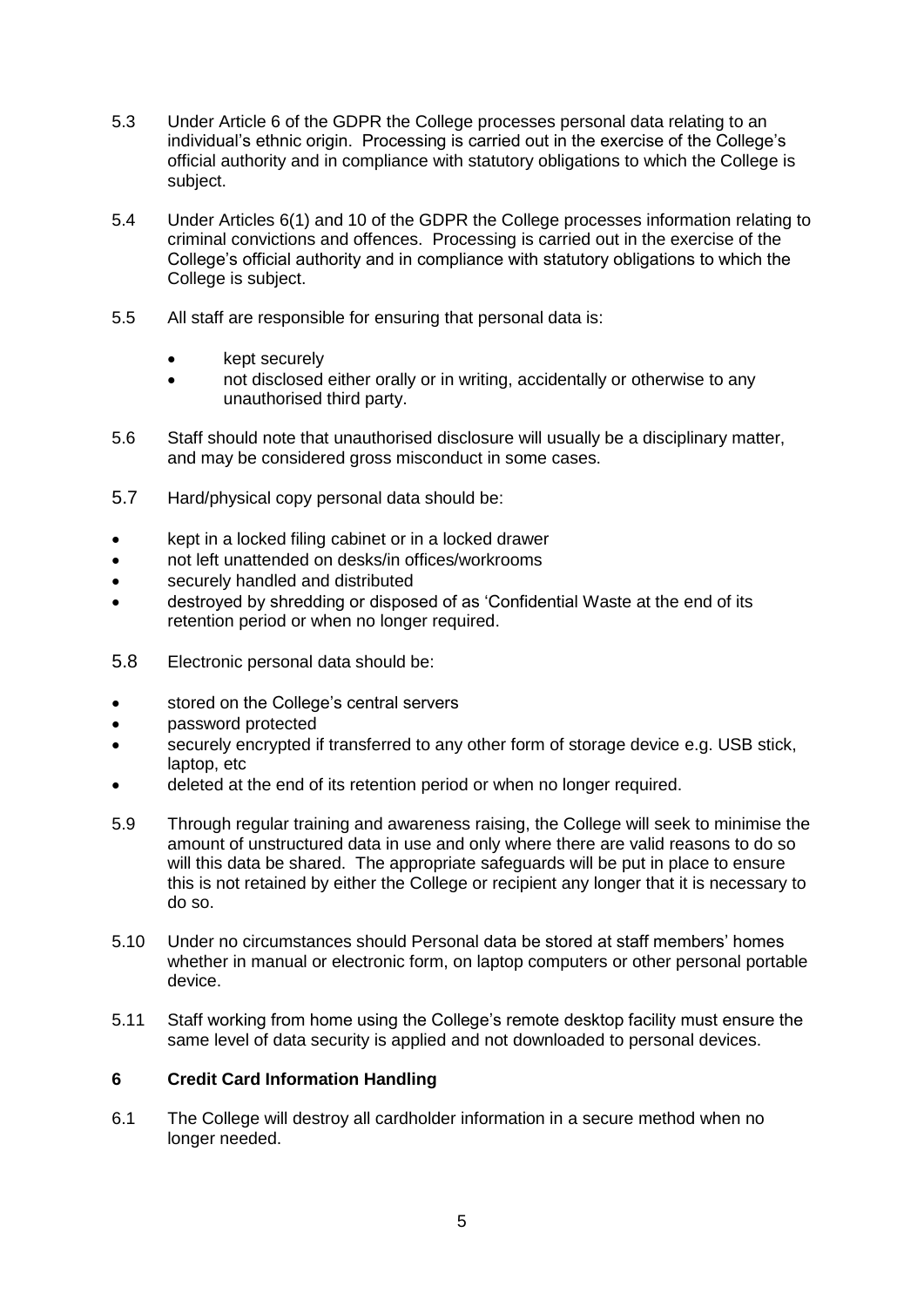- 6.2 Media containing card information must be destroyed by shredding or other means of physical destruction that would render the data irrecoverable.
- 6.3 It is prohibited to record the contents of the credit card magnetic stripe (track data) on any media whatsoever.
- 6.4 It is prohibited to record the card-validation code (3 or 4 digit value printed on the signature panel of the card) on any media whatsoever (including paper records).
- 6.5 All but the last 4 numbers of the credit card account number must be masked (i.e. x's or \*'s) when the number is displayed electronically or on paper.

#### <span id="page-5-0"></span>**7 Responsibility of Staff**

- 7.1 If and when, as part of their responsibilities, staff collect information about students, (e.g. about students' coursework, opinions about ability, references to other academic institutions, or details of personal circumstances), they must comply with the guidelines for staff.
- 7.2 It is compulsory for all staff to complete the College's online e-learning Data Protection Briefing and undertake any additional training as appropriate.

#### <span id="page-5-1"></span>**8 Data Subject Rights**

8.1 Students and other users of the College have the right to be informed about how the College collects and uses personal data. This information is available in the College's Privacy Policy:

#### [Privacy Policy](http://www.bridgwater.ac.uk/college-information.php?category=89&page=198)

- 8.2 Students and other users of the College have the right to access any personal data and supplementary information that is being held about them either on computer or in manual files. The College will provide a copy of the information free of charge in most cases, however a small fee may be charged where the request is deemed manifestly unfounded or excessive.
- 8.3 Students and other users of the College have the right to rectification of any inaccurate or incomplete data. It is the responsibility of the student to inform the College of any amendments to personal data previously provided. All amendments to be notified to the MIS & Exams Office/tutor as appropriate.
- 8.4 Students and other users of the College also have the following rights under the GDPR:
- .
- Right to erasure
- Right to restriction of processing
- Right to data portability
- Right to object
- Rights related to automated decision making (including profiling).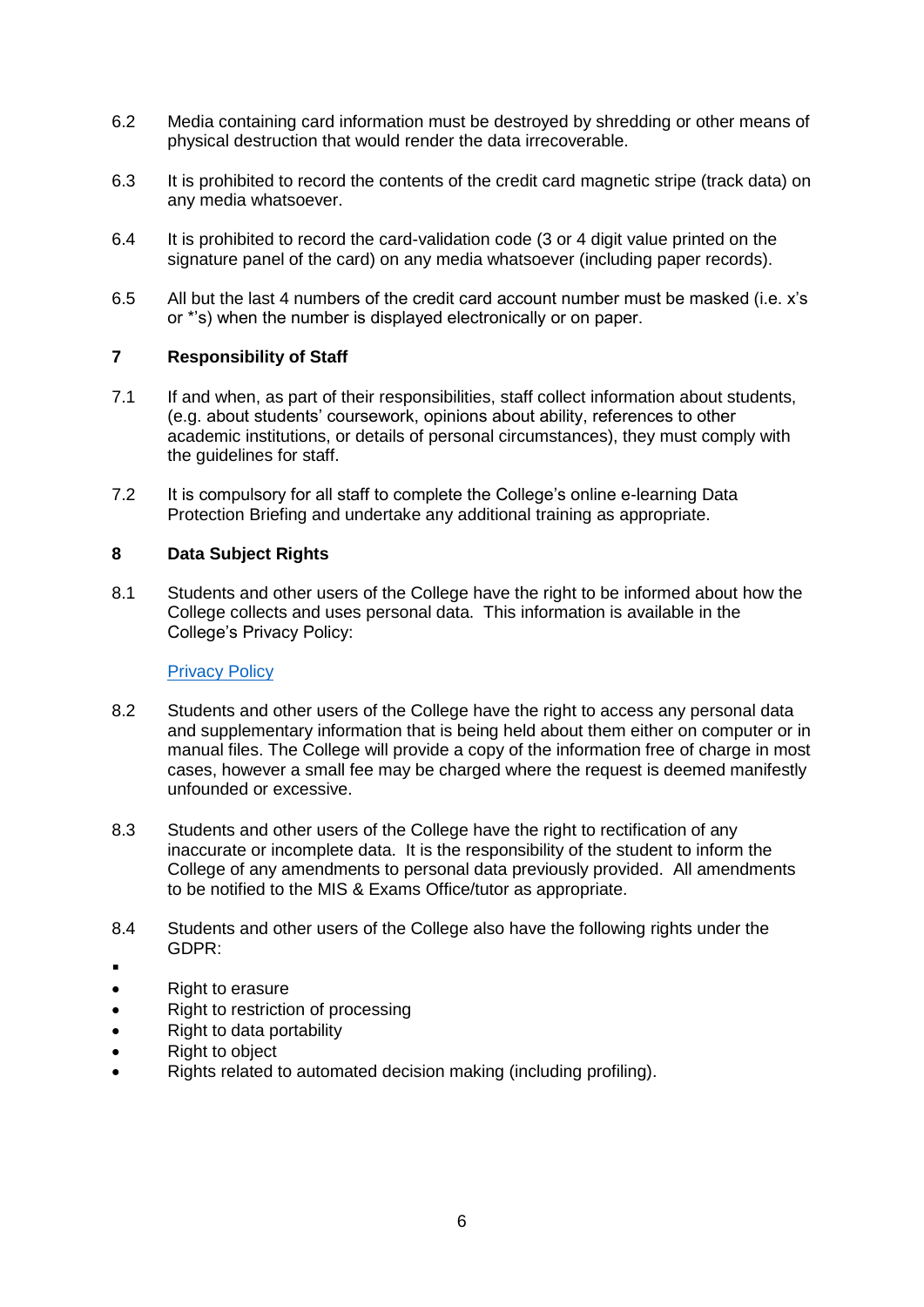8.5 Any person who wishes to exercise any of these rights should apply in writing to:

**Data Protection Officer Bridgwater & Taunton College Bath Road Bridgwater Somerset TA6 4PZ**

Or by email to dpo@btc.ac.uk

#### <span id="page-6-0"></span>**9 Requests for Information under the Freedom of Information Act**

9.1 The Freedom of Information Act 2000 imposes a number of obligations on public authorities, which for these purposes includes the College, and provides the public with wide rights of access to the College's records. Any person who wishes to exercise this right should apply in writing to the Freedom of Information Act Officer:

#### **Director of Finance**

A charge may be made for this information in accordance with the legislation.

#### <span id="page-6-1"></span>**10 Subject Consent and Special Categories of Data**

- 10.1 In many cases, the College can only process personal data with the consent of the individual. In some cases, if the data is regarded as special category data (as defined by the GDPR), **explicit consent** must be obtained. Agreement to the College processing some specified classes of personal data is a condition of acceptance of a student onto any course.
- 10.2 Some courses leading to a professional qualification require the College to assess the student as fit to practise the particular profession. Those courses often require practical placements with employers, which may bring the students into contact with children and vulnerable adults. The College is therefore required to conduct criminal records checks via the Disclosure & Barring Service on applicants for such courses and the fitness to practise requirements require successful applicants to report any convictions incurred while on the course. The DBS Disclosure will be conducted prior to course recruitment and the information will be processed by the College for the purposes of assessing the eligibility of the applicant for the particular course, his/her fitness to practise the particular profession or for the purposes of assessing risks to health and safety, and the information may be disclosed to those persons within the College who are responsible for making such assessments. It may also be disclosed to placement providers. Students will be required to complete relevant consent forms. Places on such courses are provided and maintained on the basis of satisfactory DBS Disclosures and continuing good character and failure to provide consent to processing this information may result in the offer of a place being withdrawn, failure to secure a necessary placement and/or removal from the course.
- 10.3 The College also has a duty to take reasonable steps to accommodate students with learning difficulties or disabilities. In order to discharge this duty the College will need to process information concerning students' learning difficulties/disabilities and will disclose such information only to those persons within the College who need to have access to it for the purposes of assessing what adjustments can reasonably be made to accommodate the learning difficulties/disabilities and/or to assess fitness to practise issues. The College may disclose information relating to learning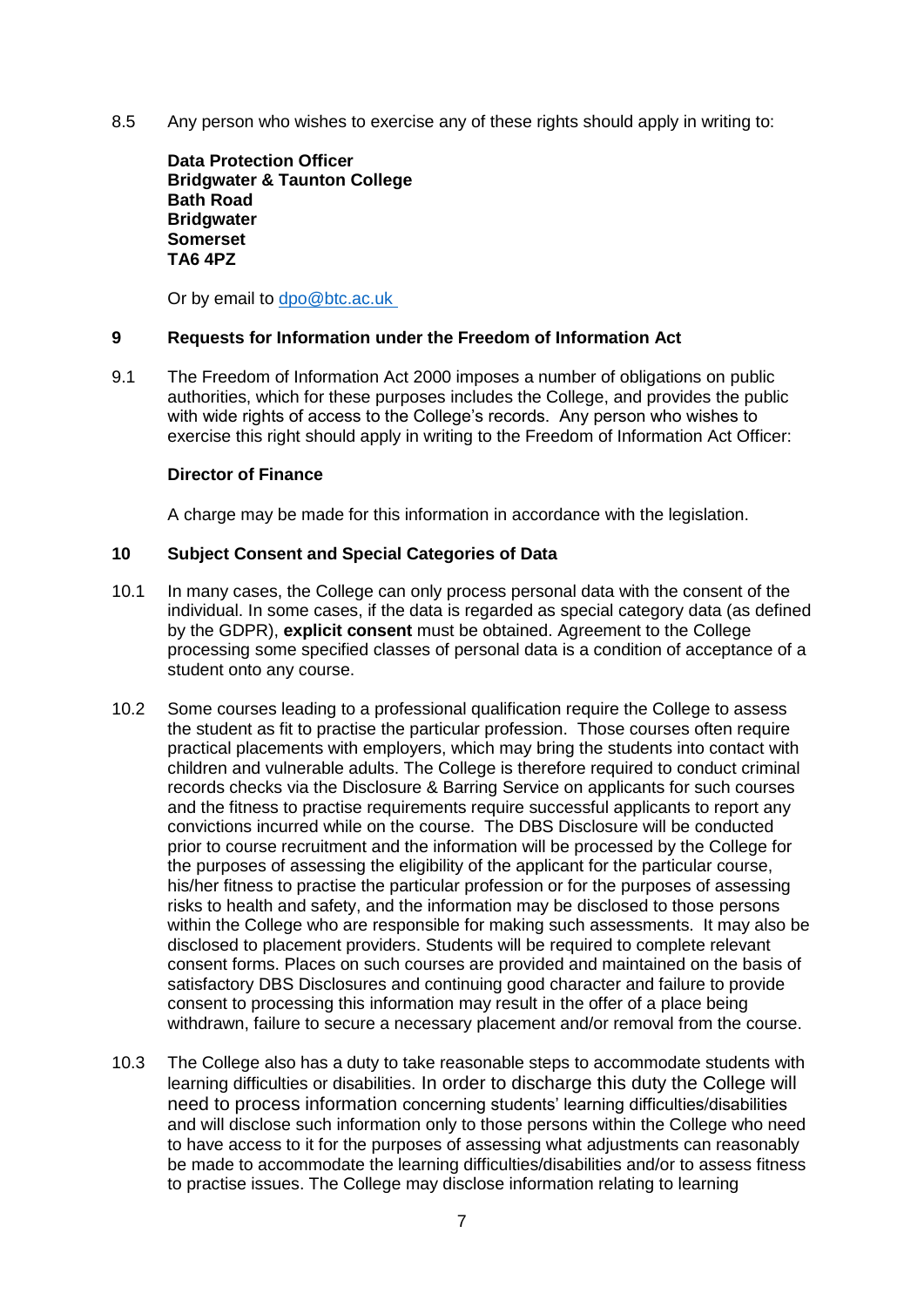difficulties/disabilities to placement providers for similar purposes. While the College acknowledges the right of a student to require that information relating to their learning difficulties/disabilities remains confidential, failure to provide consent to processing this information may mean that the College may not be able to make reasonable adjustments to accommodate the individual's learning difficulties/disabilities.

# <span id="page-7-0"></span>**11 The Data Controller and Designated Data Controller/s**

11.1 The College as a body corporate is the Data Controller under the GDPR, and the board is therefore ultimately responsible for implementation. However, there are designated Data Controllers dealing with day to day matters. The first point of contact for enquirers is:

# **Data Protection Officer (**[dpo@btc.ac.uk](mailto:dpo@btc.ac.uk)**)**

who will deal with the enquiry or refer it to another designated data controller.

# <span id="page-7-1"></span>**12 Examination Marks**

12.1 Students will be entitled to information about their marks for both coursework and examinations. However, this may take longer than other information to provide. The College may withhold certificates, accreditation or references in the event that the full course fees have not been paid, or all books and equipment returned to the College.

#### **13 Retention and Disposal of Data**

- 13.1 Dependent on statutory requirements, the College will keep some forms of personal data for longer than others. Due to storage restrictions, hard/physical copies of personal data about students cannot be kept indefinitely. Where possible, electronic copies of hard/physical data will be scanned and retained as appropriate.
- 13.2 For specific retention periods refer to the College's Document Retention Policy.
- 13.3 When personal data is no longer required, or has passed its retention date hard/physical copies of data must be shredded or disposed of as confidential waste in the case of a significant amount of material which cannot be dealt with by normal shredding machines. Electronic personal data will be deleted from the appropriate systems.

#### <span id="page-7-2"></span>**14 Confidentiality in Minutes**

- 14.1 The College keeps records of information about the activities of students, staff and other people it engages with through written minutes.
- 14.2 Whilst it wishes to make minutes as widely available as possible, the College is concerned not to inhibit discussion at its meetings but seeks to protect the confidentiality of people who are referred to in discussions.
- 14.3 As such, staff responsible for taking and approving minutes must ensure that any matters that are discussed and minuted, where they are of a sensitive, personal and/or confidential nature must not have names recorded against them. This may mean that some minutes have a restricted section where the distribution is limited, as